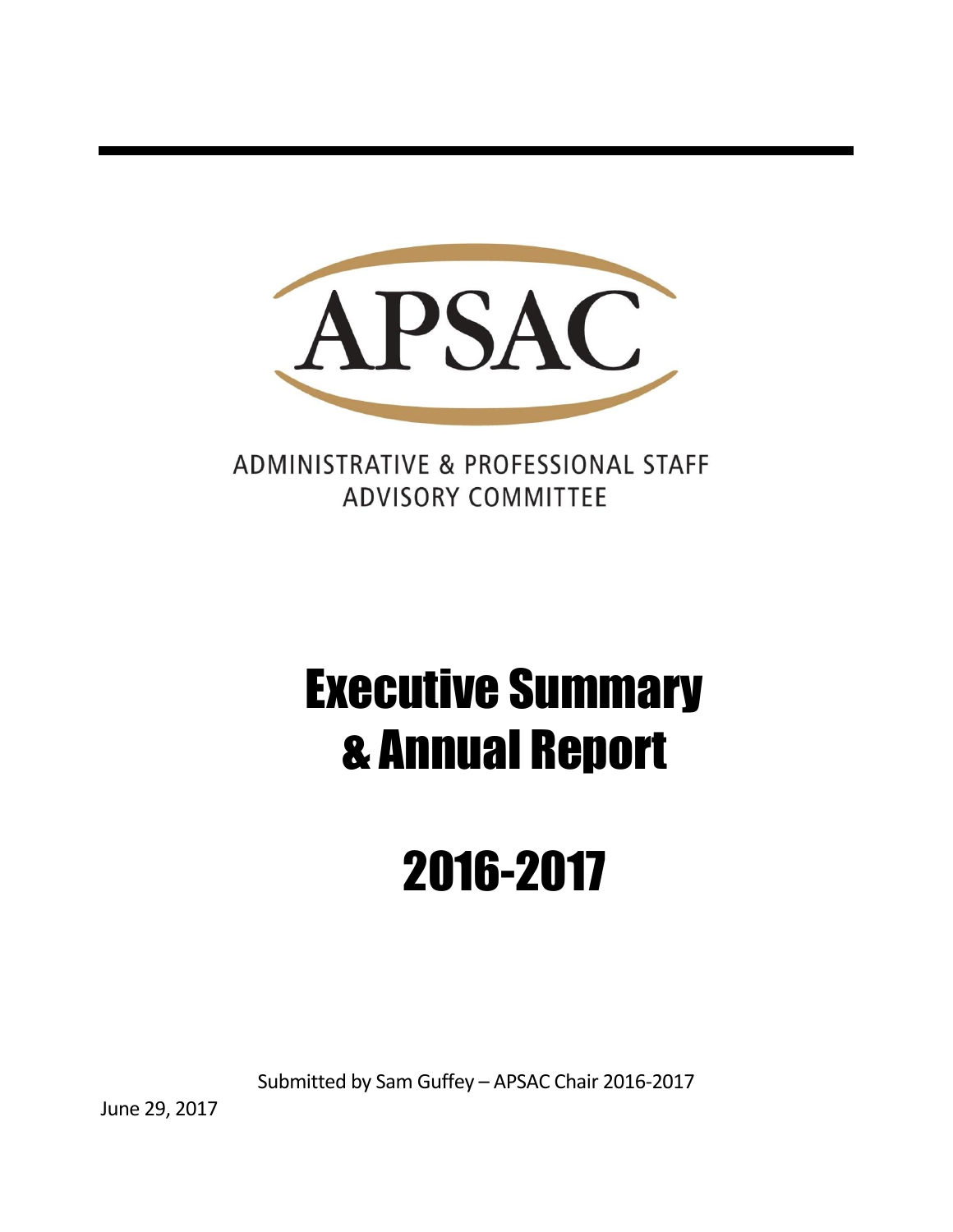# **Contents**

| Compensation & Benefits - submitted by Mary Ann Prah, Subcommittee Chair 7            |  |
|---------------------------------------------------------------------------------------|--|
| Professional Development - submitted by Tiffany Weatherford, Subcommittee Chair  8    |  |
| Membership and Communications - submitted by Brittany Vale, Subcommittee Vice Chair 9 |  |
|                                                                                       |  |
|                                                                                       |  |
| Campus Safety Relations Committee, now called Community Safety Relations Committee 10 |  |
|                                                                                       |  |
|                                                                                       |  |
|                                                                                       |  |
|                                                                                       |  |
|                                                                                       |  |
|                                                                                       |  |
|                                                                                       |  |
|                                                                                       |  |
|                                                                                       |  |
|                                                                                       |  |
|                                                                                       |  |
|                                                                                       |  |
|                                                                                       |  |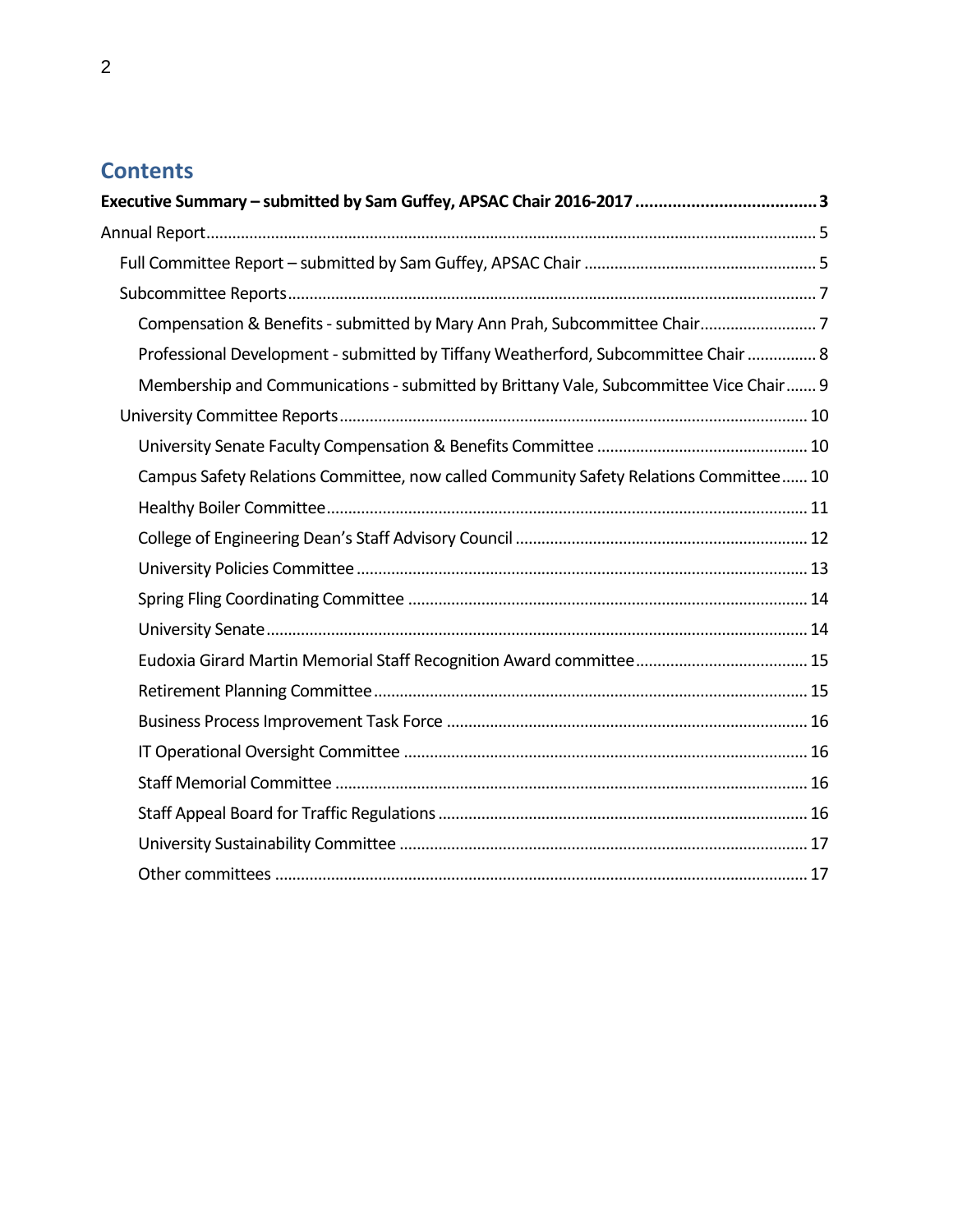# <span id="page-2-0"></span>**Executive Summary – submitted by Sam Guffey, APSAC Chair 2016-2017**

#### **Purpose:**

Since 1988, APSAC has been a partner of the administration to improve Purdue University with respect to staff well-being.

According to *Policy V.B.2 [revised 2011]*, "It is Purdue's policy to solicit and carefully consider suggestions and advice from staff when forming University policies and procedures and in other matters relating to the terms and conditions of staff employment."

APSAC acts as a sounding board to give feedback on administrators' proposals. APSAC considers matters from staff and provides recommendations to the administration. APSAC facilitates communication between staff and senior administrators.

**Reporting period**: January 1-December 31, 2016. Some more recent highlights have been included. In January 2016, the APSAC Chair was Joy May and the vice chair was Sam Guffey. From June 1, 2016, to June 1, 2017, the Chair was Sam Guffey and the vice chair was Loran Parker.

#### **Major topics:**

- •Unification of Purdue Northwest • Proposed changes to the federal FLSA
- 
- 
- •Division of the Fort Wayne campus •Search for a new Vice President for HR
- 

## **Goals for the 2016-17 year were:** [*Outcomes bulleted*]

I. Publicize existing benefits, perks, and professional development opportunities.

- •Resource Fair event was bigger than ever—625 attendees, 46 exhibitors.
- •Kevin Vedder [Organizational Effectiveness] presented to APSAC/CSSAC joint meeting. •Vedder to meet w/APSAC & CSSAC 3x/year.
	- •Organizational Effectiveness featured in APSAC newsletter, *The Sentinel*.
- •Lovell Leadership & Hadley Professional Development Lectures reached 395+ people.
	- •Live streaming increased reach, including to regional campuses.
- •Explained process for rating APSAC professional development grant applications.
	- •Professional Development grants awarded to 36 of 114 applicants.
- II. Support staff and supervisors affected by changes to the Fair Labor Standards Act.
	- •Summarized feedback from 70+ employeesinto a graphic and a letter.
	- •Provided official recommendation to the Office of the President and the VP for HR.
	- •Action by the federal government paused this topic until July 2017.
- III. Increase the efficiency and effectiveness of APSAC
	- •Remodeled [www.purdue.edu/APSAC](http://www.purdue.edu/APSAC) .
	- •Revised APSAC Operating Procedures.
	- •Initiated revision of APSAC Strategic Plan (ongoing).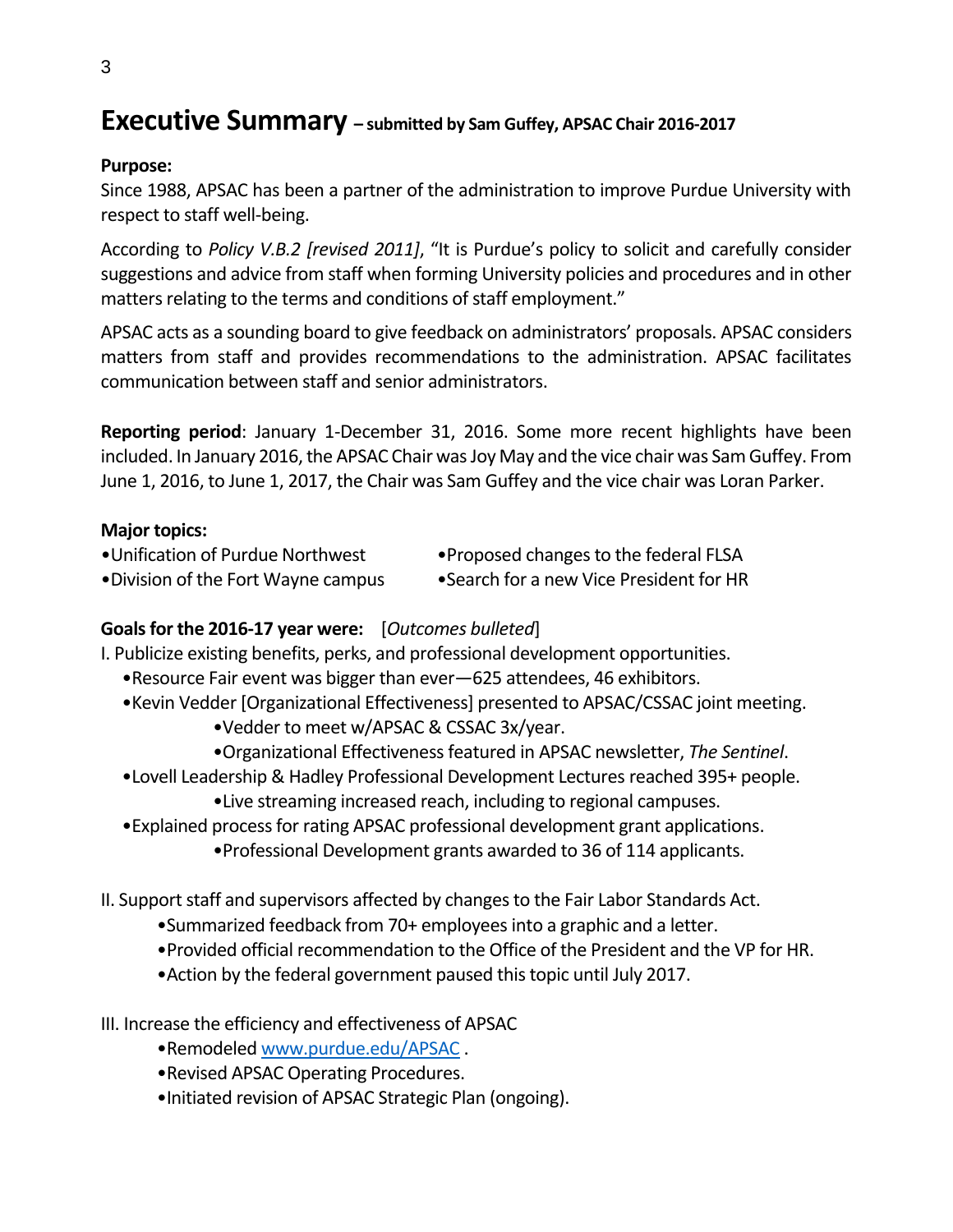#### **Other notable accomplishments:**

- •Our staff newsletter, *The Sentinel*, was issued in 7 of 12 months.
- *•*Conducted survey RE: tobacco use, [880 responses] reported to the Office of the President.
- •Provided feedback RE: proposed changes to medical/dental and parental leave benefits.
- *•*Engaged the leaders of the University Senate on several joint issues.
	- *•*Tobacco, equity and diversity, compensation and benefits, FLSA.
- •Presented the Board of Trustees an overview of APSAC and CSSAC.

In addition, we have been pleased to have both the President's Chief of Staff [Dr. Gina DelSanto] and the Vice President for Human Resources [formerly Trent Klingerman, now Denny Darrow] join our monthly meetings. We are honest with them and they are open and engaged with us. We ask hard questions and present challenging feedback. It is a pleasure to work with them, and their continued engagement is a major boon to APSAC's effectiveness and value to Purdue.

#### **Looking forward:**

Two enterprise environmental factors are highly influential in a large university like Purdue.

1) Fostering an inclusive environment that eschews "us versus them" thinking.

2) Encouraging clear and frank communication so that opportunities aren't lost to fear of speaking up.

<span id="page-3-0"></span>Increased transparency and engagement between administrators, staff, and faculty tends to create benefits in both the short and long term. APSAC facilitates this communication and strives to help foster a culture of communication and cooperation in good faith.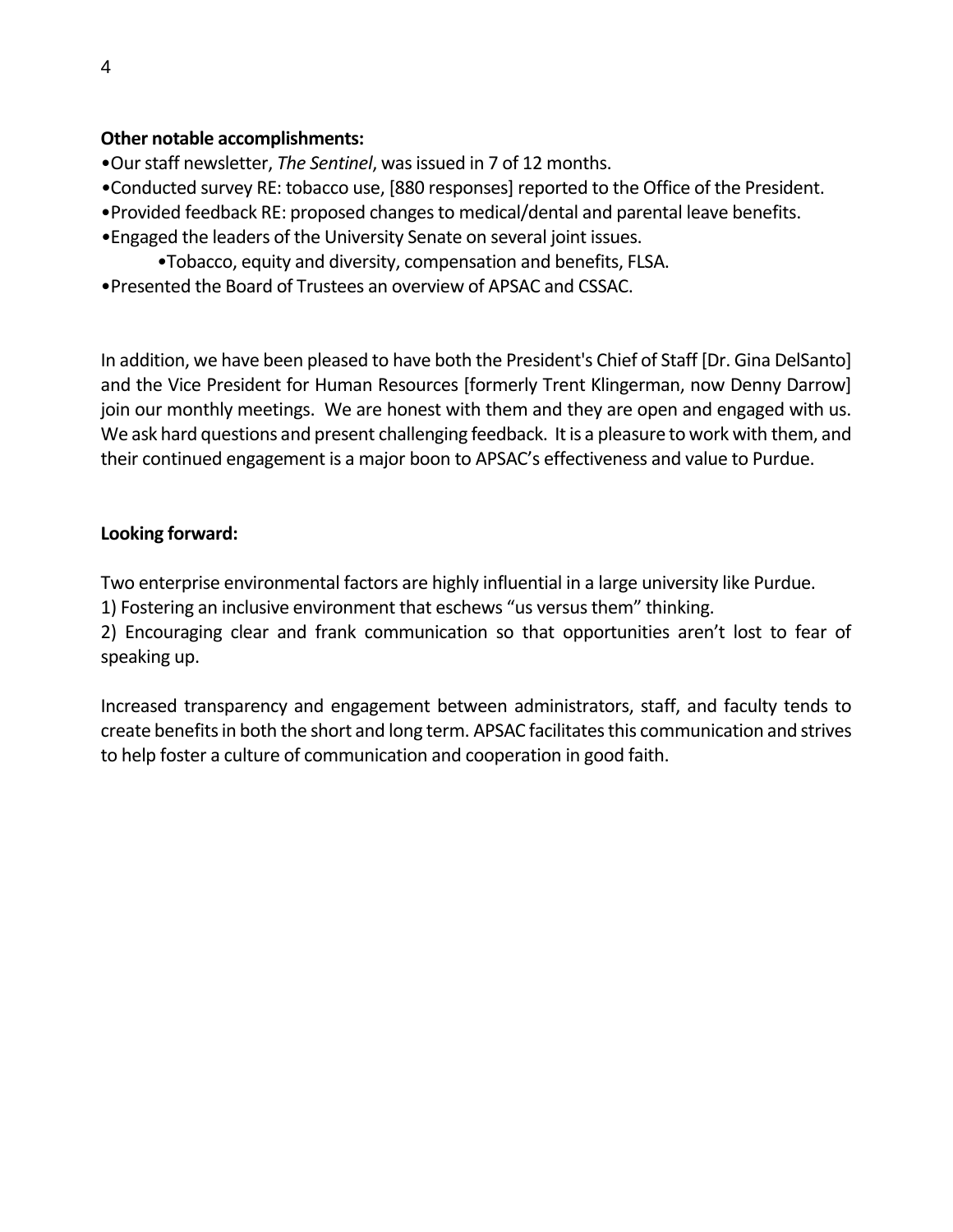# <span id="page-4-0"></span>**Full Committee Report – submitted by Sam Guffey, APSAC Chair 2016-2017**

Since 1988, APSAC has been a partner of the administration to improve Purdue University with respect to staff well-being. According to Policy V.B.2 [revised 2011], "It is Purdue's policy to solicit and carefully consider suggestions and advice from staff when forming University policies and procedures and in other matters relating to the terms and conditions of staff employment."

APSAC's discussions, resolutions, and communications benefit staff and the mission of the University. By combining our brainpower and sharing our experiences across this diverse group from throughout the West Lafayette campus and the entire Purdue system, we see patterns and devise creative solutions that a lone office could never realize. Not only does APSAC constitute a representative group of administrative and professional staff available to give feedback on proposals, but members also reach out to their areas to share information and begin to effect change. As a sample of the ~5,000 administrative and professional staff at Purdue, APSAC comprises 25-30 voting members: 22 selected from across 11 groups that span all areas of the West Lafayette campus, one from each regional campus site, and up to five members-at-large.

As an advisory committee, APSAC meets monthly to discuss and make recommendations on issues that are important to administrative and professional staff. Much of the committee's work is completed through our subcommittees of Membership and Communications, Compensation and Benefits, and Professional Development. During our 2016-2017 year, APSAC served on 20 University committees, task forces, and focus groups. Reports from APSAC subcommittees and from University committees can be found below this Full Committee Report.

The official reporting period is January 1-December 31. However, recent highlights have been included. In January 2016, the APSAC Chair was Joy May and the vice chair was Sam Guffey. From June 2016-May 2017, the Chair was Sam Guffey and the vice chair was Loran Parker.

APSAC's ongoing focus is to provide better service to staff through increased communications, increased visibility, and proactive action on issues that are important to administrative and professional staff and the University. Toward this end, we have:

- Continued our monthly email newsletter, *The Sentinel.*
- Promoted and sponsored professional development and self-improvement programs and surveyed colleagues for feedback. Some of these were provided as a streaming option to employees as well.
- Welcomed newly hired A/P staff members with personalized welcome letters, contact information, and a small gift.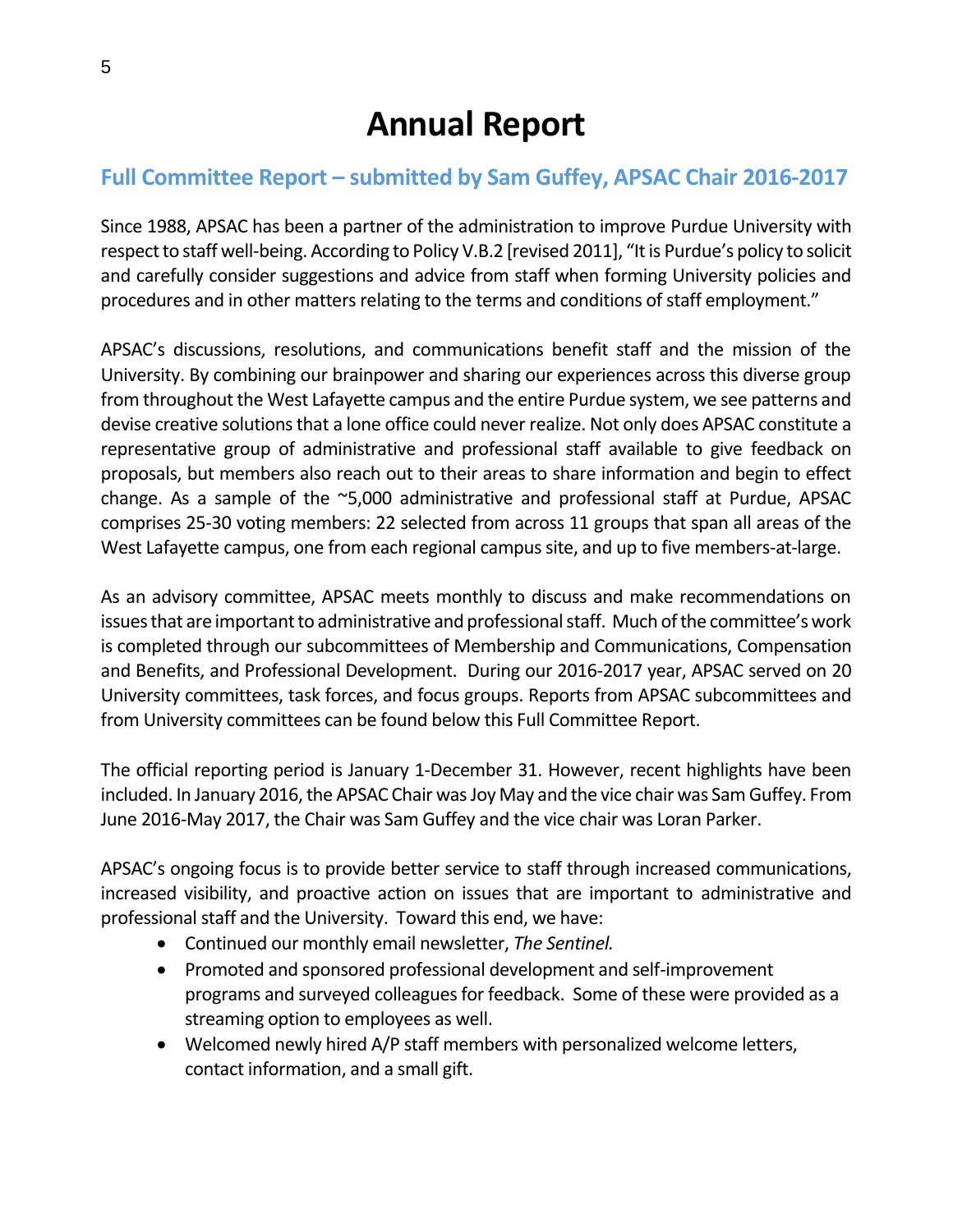- Created software solutions to simplify administration of APSAC's competitive Excellence Award and professional development grants.
- Conferred with Office of Institutional Equity, VP for Ethics and Compliance, and VP for HR regarding responsibilities of supervisors and best practices for hiring staff. Suggested the creation of an HR news article to clarify responsibilities and expectations to harmonize practices across units.
- Presented the Board of Trustees an overview of APSAC and CSSAC.
- Presented an overview of APSAC to the Purdue Academic Advisors Association.
- Awarded the Community Spirit Award to Lindsey Payne, College of Engineering.
- Awarded the 2016 APSAC Excellence Award to Barry Delks, College of Agriculture.
- Invited several guest speakers to present current issues for APSAC consideration
	- o Gina DelSanto
	- o Trent Klingerman
	- o Denny Darrow
	- o Bill Sullivan
	- o Adedayo Adeniyi Purdue Career Development Portal
	- $\circ$  Pam Nesbitt Follow up on Quality of Work Environment Initiative survey
	- o Kevin Vedder What is Organizational Effectiveness?
	- $\circ$  Cara Geise Ever True Campaign
	- o Melissa Johnson University Budget 2016-2017
	- o Darrel Castricone Job Families
	- o Tim Werth Business Process Reengineering

Ongoing priorities for APSAC include:

- Adjusting the medical insurance premium tiers.
- Pursuing a shared goal identified w/CSSAC: guaranteed access to paid time for professional development activities.
- Ensuring a continued partnership with CSSAC and the University Senate.
- Ensuring the continuation of the APSAC/CSSAC/PURA annual memorial service each May.
- Increasing the frequency and usefulness of communication with colleagues.

At the April 2017 meeting, Brittany Vale was elected APSAC Vice Chair for 2017-2018.

Dr. Loran Parker will become APSAC Chair on June 1, 2017. During the next year, APSAC leadership hopes to focus on leveraging ongoing partnerships with faculty, administration, and staff at Purdue affiliated institutions to create more opportunities for staff to contribute their considerable experiences and knowledge to enhance the university communities.

This July, APSAC will visit the Fort Wayne campus to connect with colleagues and experience the transitioning environment there.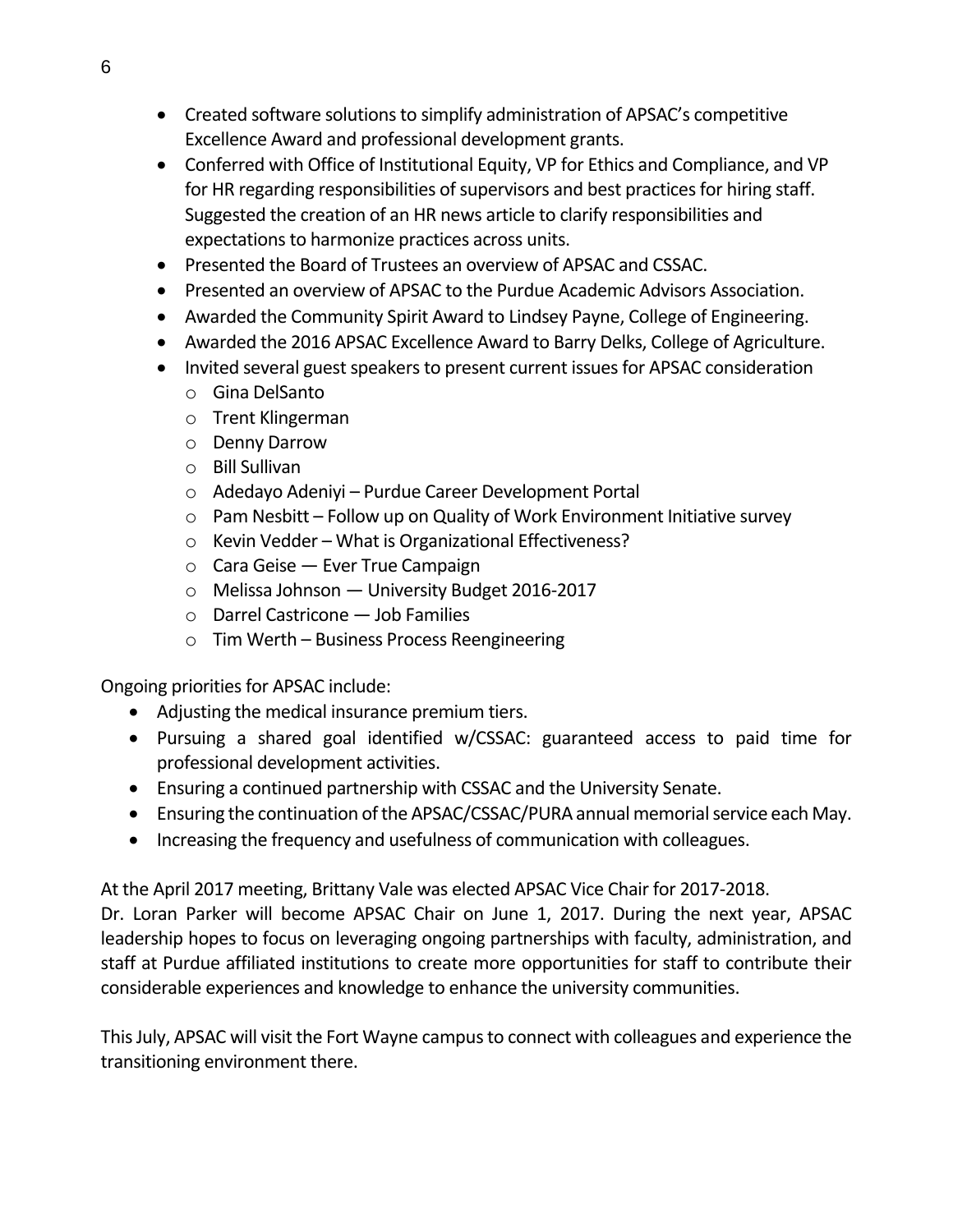# <span id="page-6-0"></span>**Subcommittee Reports**

The following key accomplishments of each subcommittee were the result of hard work and thoughtful implementation.

## <span id="page-6-1"></span>**Compensation & Benefits - submitted by Mary Ann Prah, Subcommittee Chair**

## **Goals:**

- Continue to Grow the Resource Fair
- Create a more user friendly on-line nomination process for the Excellence Award
- Bring more information on employee benefits to groups and write Sentinel articles

#### **Accomplishments:**

Resource Fair:

- 625 attendees—highest number on record
- 46 vendors
- Flu vaccines-250 administered
- Cholesterol screening-116
- Drug take back (first time)—11 people donated 150 bottles of medicine
- Door Prizes were given away provided by vendors
- Attached are responses from our surveys of the Fair

Excellence Award:

- 2016 award presented to Barry Delks, Coordinator of Career Services, Animal Sciences
- New nomination process is in place for 2017
	- o Framework developed by CGT students
	- o Mike Hill provided the coding
	- o We will acquire feedback and make adjustments of the process in April

Employee Benefits presenters to our sub-committee:

- Kamal Singh from CHL (Sept)
- Trent Klingerman from HR (Sept)
- Candace Shaffer from HR (Oct)
- Andy March from Fidelity (Dec)
- Denny Darrow from HR (March)
- We did not get any articles written for the Sentinel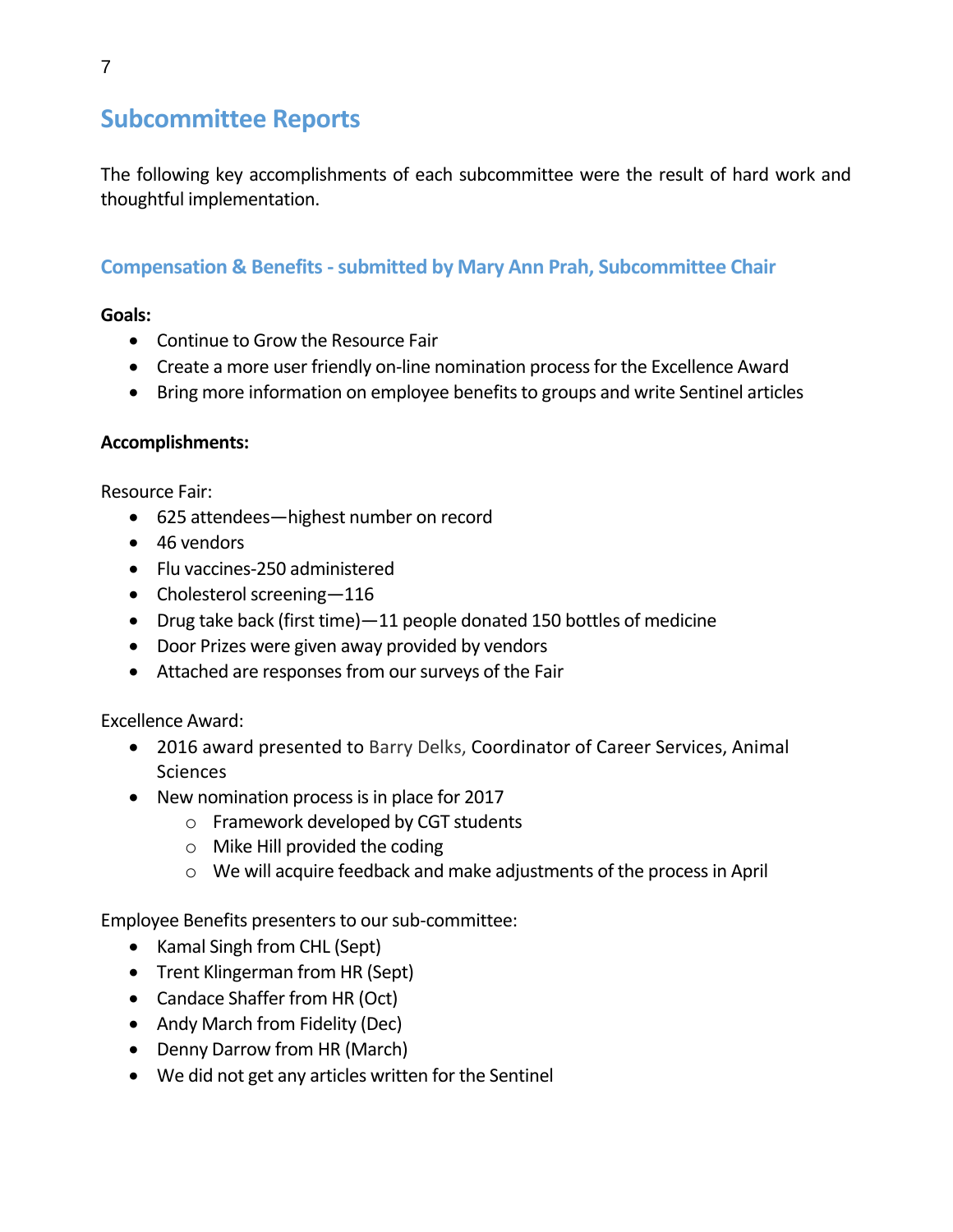#### <span id="page-7-0"></span>**Professional Development - submitted by Tiffany Weatherford, Subcommittee Chair**

#### **Accomplishments:**

The Professional Development Subcommittee started the year with the Richard A. Hadley Lecture on March 1, 2016. Michelle Gladieux, a former Boilermaker and president of Gladieux Consulting, presented "Presence and Productivity: Pursuing Work-Life Balance". There were 100 in attendance and it was streamed live to an additional 183 viewers from the Purdue West Lafayette and the Regional Campuses. When the attendees were surveyed (72 responded), 97% felt that the presentation was excellent or met their expectations.

The Professional Development Subcommittee presented Pandit Dasa for the Fall 2016 Lovell Leadership Lecture Series on October 4, 2016. Dasa is a respected emotional wellness expert, speaker, psychotherapist, educator and international best-selling author (*The Urban Monk*). Dasa presented a 90 minute lecture titled "The Principles of Mindful Leadership". There were 112 in attendance and it was streamed live to Purdue West Lafayette and the Regional Campuses. Attendee names were not tracked, so a satisfaction survey was not conducted.

The Professional Development Subcommittee had a professional development opportunity for APSAC members scheduled for the last hour of the April 13, 2016 meeting, but the activity was canceled the day of due to facilitator absence. A second opportunity was to be conducted the last hour of the November 9, 2016 meeting, but after exhausting all resources a facilitator was unable to be secured.

Administrative and Professional – Professional Development Grants up to \$750 Spring 2016 Grant Application data: 113 Total applications 12 grants awarded Total awarded - \$7,785 Fall 2016 Grant Application data: 101 Total applications 24 Grants awarded Total awarded - \$14,627\* \**We were able to increase the Fall 2016 term awards significantly due to excess funds in the account from unclaimed past awards. This was a one-time increase in total number of awards* 

*and is not expected to happen regularly.*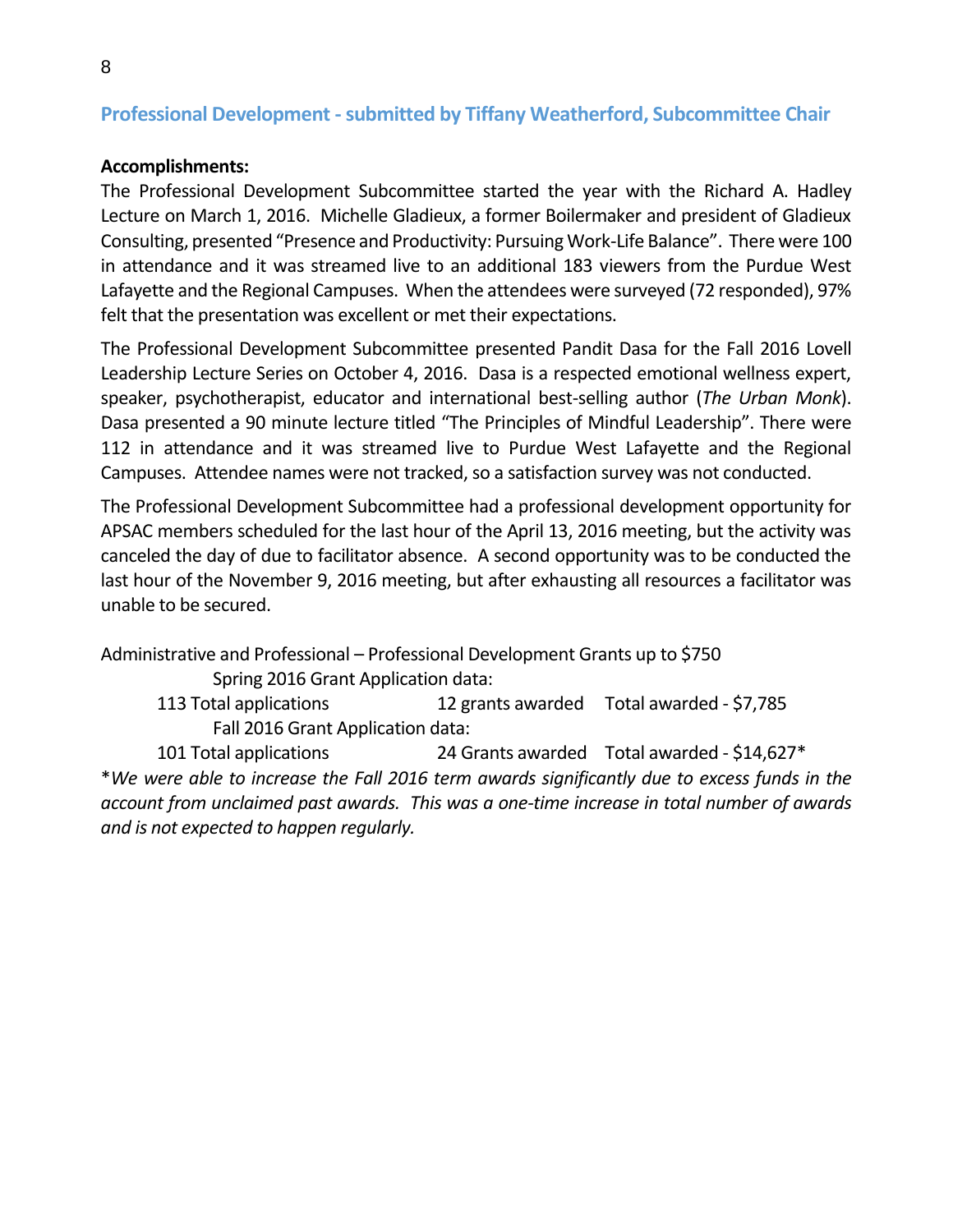# <span id="page-8-0"></span>**Membership and Communications - submitted by Brittany Vale, Subcommittee Vice Chair**

#### **Goals:**

- Goal 1: Improve newsletter (*The Sentinel*) process, content, and schedule
- Goal 2: Delegate the tasks of the committee, (i.e. *The Sentinel*, welcome letters, web site) to various members so that the tasks do not fall to one person or two

## **Accomplishments:**

- Regarding stated goals
	- $\circ$  There were some issues with newer members getting InDesign software on their computers, so Microsoft Publisher was established as an interim medium for *The Sentinel*.
	- o Committee is still exploring other options for the medium
	- o Committee to create a timeline just for the process of publishing *The Sentinel*
	- $\circ$  Goal to publish by the 3<sup>rd</sup> Wednesday of every month
	- o With recent membership changes to our committee in 2016, tasks have been recently re-delegated to remaining team.
- Delegation of Roles for MAC
	- o Delegated each major task to one or two primary representatives
- Membership
	- o The spring 2016 Membership Search included 4 open positions in 3 areas. The term of service is three years (June 1, 2016 until May 31, 2019). Announcements were sent out in Purdue Today, a letter to the deans and department heads was mailed, and a letter was sent out to A/P staff. Also communicated through *The Sentinel*. The application itself was through Qualtrics. 18 applications were received. In addition to filling the existing open positions, one (1) at-large member was brought on as well.
	- o Membership drive for new members coming in 2017 are underway
	- o Will set terms of new members so that ~1/3 of APSAC replaced each year.
- Community Spirit Award
	- $\circ$  We had a total of 7 nominations for the 2016 Community Spirit Award
	- o MAC met with CCSAC Professional Development subcommittee to review nomination forms and to determine a winner.
	- o Dr. Lindsey Payne from Engineering was announced the winner. She volunteers for the Wabash River Enhancement Corporation. She has been volunteering for this corporation for the last 7 years.
	- o Award was presented by VP Denny Darrow in January 2017 at the CCSAC full meeting at Freehafer. Dr. Payne's entire department here at Purdue came to support her at this award presentation.
	- o Stories of this presentation appeared in *Purdue Today* and *The Sentinel*.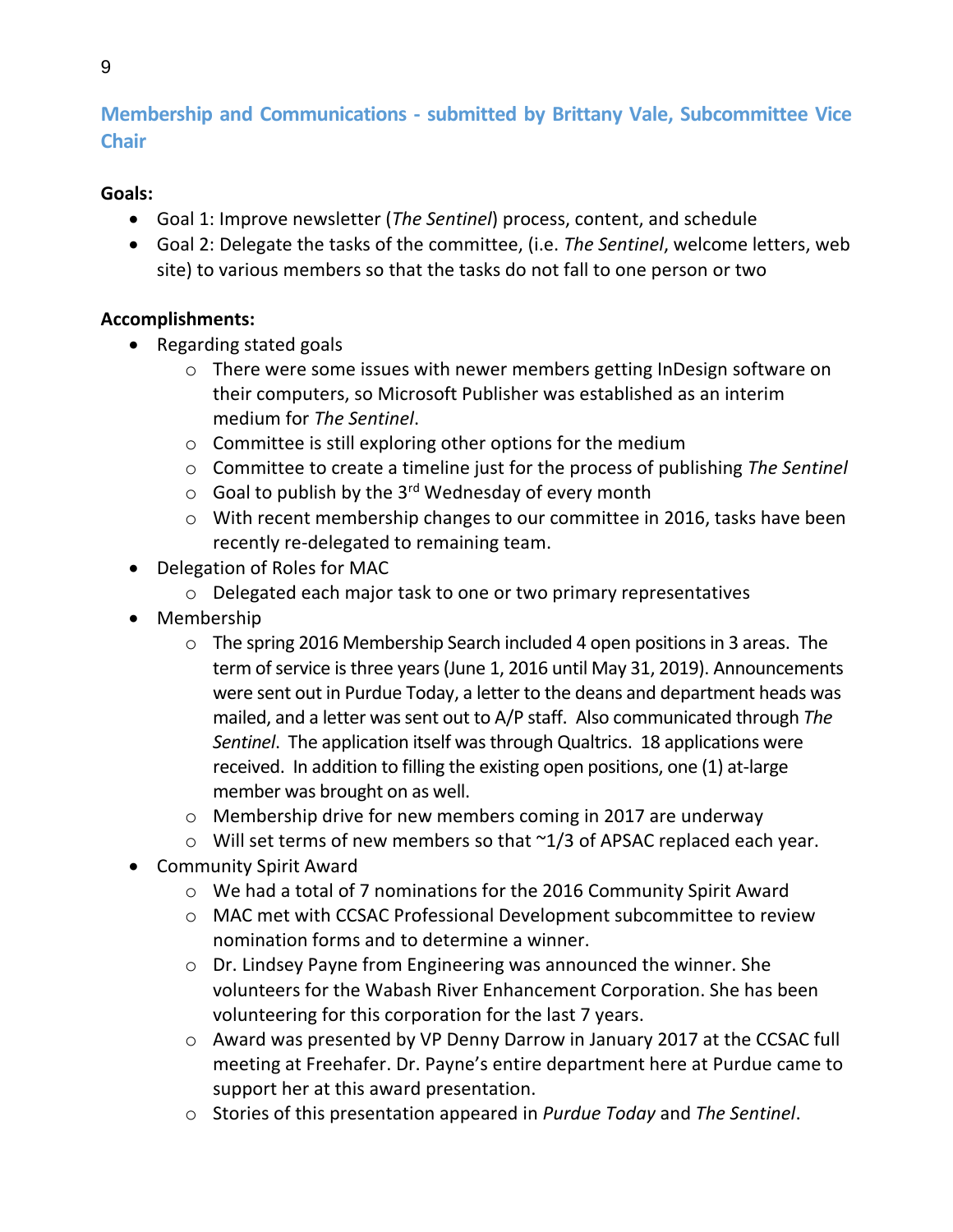# <span id="page-9-0"></span>**University Committee Reports**

APSAC members serve on several other committees throughout the University. These members provide their personal perspective, reports to APSAC, and an opportunity for APSAC members to give feedback on topics under consideration.

## <span id="page-9-1"></span>**University Senate Faculty Compensation & Benefits Committee**

Committee Chair: Susan South

- From Candace Shaffer from HR Benefits:
	- o Beginning the 2018 process now
	- o Next moves
		- Wellness beyond preventative care
		- **EX Chronic illness-what tools do you have?**
	- o HSA vs Healthcare plan
		- 75 % of people are in the HSA1 or HSA2 plans
- Committee wants
	- To review claims & see what claims were rejected
	- **•** Dollar value of rejected claims
	- Number of claims resolved
	- To be more involved in the 2018 process of benefits
		- HR should provide a detailed calendar of meetings
		- When decisions need to be made
		- Deadlines for feedback
	- Can we frontload the HSA?
		- Turnover at university is  $~10\%$
	- **What is the salary distribution of different plans?**
	- Does HR do benchmarking with other schools yearly? Big 10?
	- Can people forego part of their benefits for a reduced cost?
	- Need to look at the costs for the different tiers
		- Can there be a sliding scale?

#### <span id="page-9-2"></span>**Campus Safety Relations Committee,** now called **Community Safety Relations Committee**

The committee's charge is to work to make the campus safe for students, staff, faculty and visitors.

#### Hate and Bias Reporting

John Cox, police chief, discussed hate and bias reporting process. Currently at Purdue, an online system tracks reported cases. There are generally 25-30 reports during an academic year. Cox notes that something that we lack a follow-up working group that would assess the need and actions for follow-up after the incident is assessed.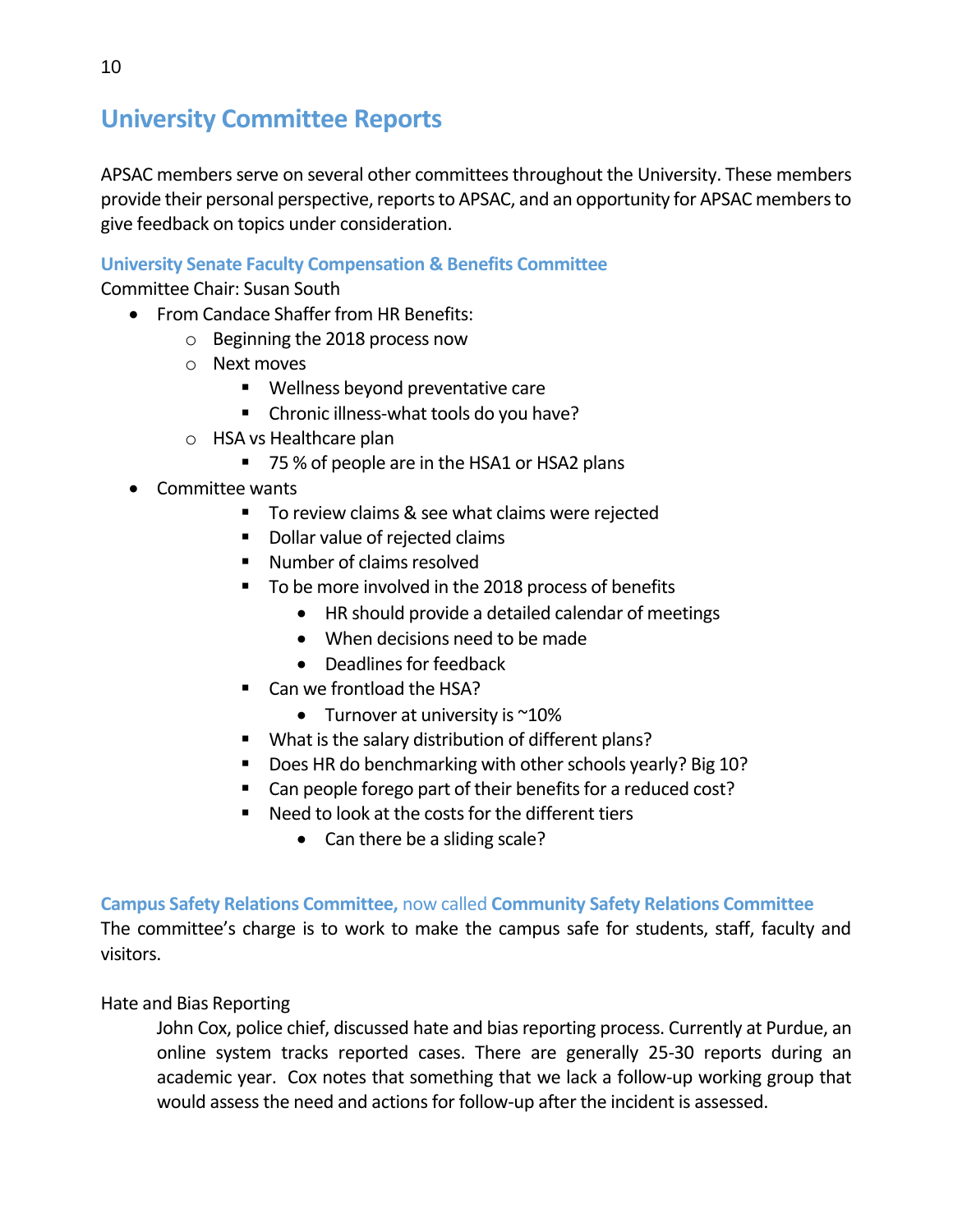Issues to address:

\*How do we coordinate services?

\*How do we make it visible to students, faculty, and staff?

\*How do we gather data we can use for proactive action – crafting messages about what we are doing, what is working, how we are helping?

#### Goals and desired outcomes

Expand blue lights to the Village and South Chauncey areas

Develop system for systematic reporting and follow-through

Conduct survey to see how people feel about safety and if they know where to go for safety and security resources

Develop a measurement method to know whether there is progress

Future meetings as mini-town halls at cultural centers with different hosts for meetings. Discuss: What is most important for public safety? As a student of color, LGBT, international student, etc., what do you consider most important?

Final version of the mission statement the committee agreed upon 01/11/2017:

To assess and represent the safety concerns of the Purdue community. The Committee will:

1. Listen to members of the community from various backgrounds.

2. Propose policy changes and strategic action to administration, campus leaders, and entities involved in public health and safety

3. Educate and engage all levels of the campus community in an effort to promote a safe and equitable campus climate.

#### <span id="page-10-0"></span>**Healthy Boiler Committee**

The Healthy Boiler Committee was created to answer some of the challenges of the Center for Healthy Living and the Purdue University Student Health Center. Purdue hired LHD Benefits Advisors to take an in depth look at the operations of both the Center for Healthy Living (CHL) and the Purdue University Student Health Center (PUSH).

Some of the committee's charges for CHL were to look at the operational and contractual obligations of Premise Health, to determine how Premise could increase visit availability, extend hours for employee convenience, increase same day visit opportunities. All in all, Premise was not meeting contractual obligations, and helping the University with cost effectiveness. LHD worked to renegotiate the contract that was initially set up between Purdue and Premise, gave Premise the guidelines they needed to meet in order to extend the contract, and gave them an extension to give them time to increase their effectiveness. While Premise improved in a few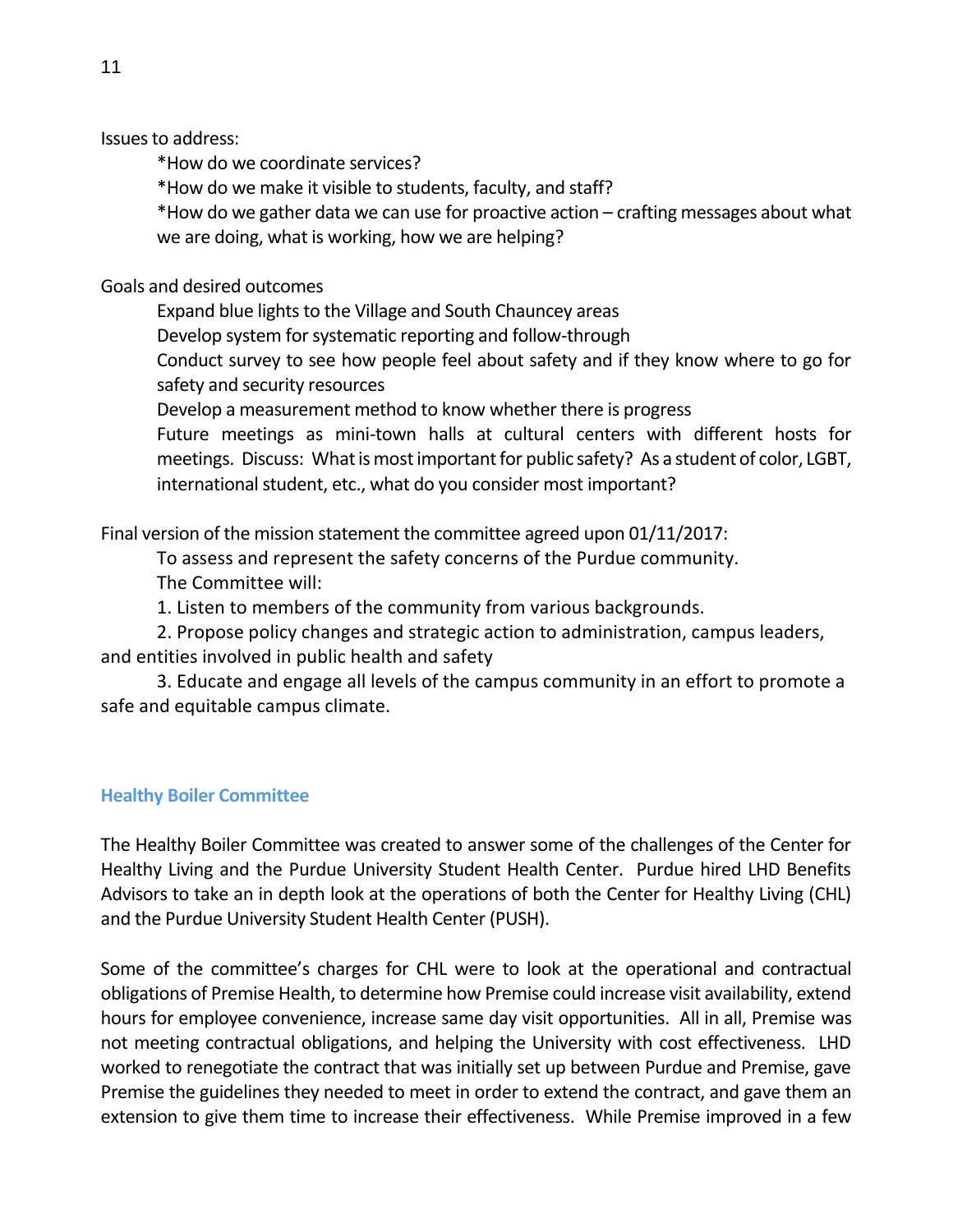areas, most areas showed little to no improvement. After sending out a request for proposals, One to One Health has been selected to replace Premise on July 1, 2017. This will help the University save \$255,400, and will give CHL the change to focus more on enhanced personal healthcare, like wellness programs, annual screenings, and disease management.

The Purdue University Student Health Center has seen a lot of change since the inception of this committee. The physical space set up was completely reorganized to accommodate faster visits, and to increase the availability of same day appointments. PUSH has been able to turn away fewer students, increase the total number of student visits, increase provider capacity, and increase students overall satisfaction with the Health Center. Visit volume is up 16% and provider capacity is up 25%. There was also a \$25 "no show" fee implemented in the recent future to try to discourage students from missing their appointment. This fee has been accepted with minimal complaints.

APSAC has been a key part of this committee by offering insight into the details of some employees' lives that might not be considered when talking to faculty or those closer to the project. We have been able to give valuable feedback that might be pertinent to the financial ramifications of choices that might be made by administration. The committee will continue to look for ways to improve the Purdue community's health options, and APSAC looks forward to continuing to provide valuable feedback on behalf of staff.

#### <span id="page-11-0"></span>**College of Engineering Dean's Staff Advisory Council**

Met twice during 2016. Both meetings were to discuss staff retention in the College of Engineering. Brenda Coulson provided data. Highlights from one of the meetings were:

- Staff turnover is the highest for clerical staff. Since FY 12, the turnover rate has been 9.9%, 12.8%, 13.5%, and 15.8%. While turnover has been increasing each year, the University's turnover has been higher in that category for each of those years.
- The top two reasons for leaving the College: Career Opportunities and Personal Reasons
- The data only represents those individuals leaving the University, it does not reflect transfers to other units outside of Engineering.
- <span id="page-11-1"></span>- Another concerning trend: since FY 12, the number of staff employees who leave the College after working here less than 3 years: 30%, 34%, 40%, 28%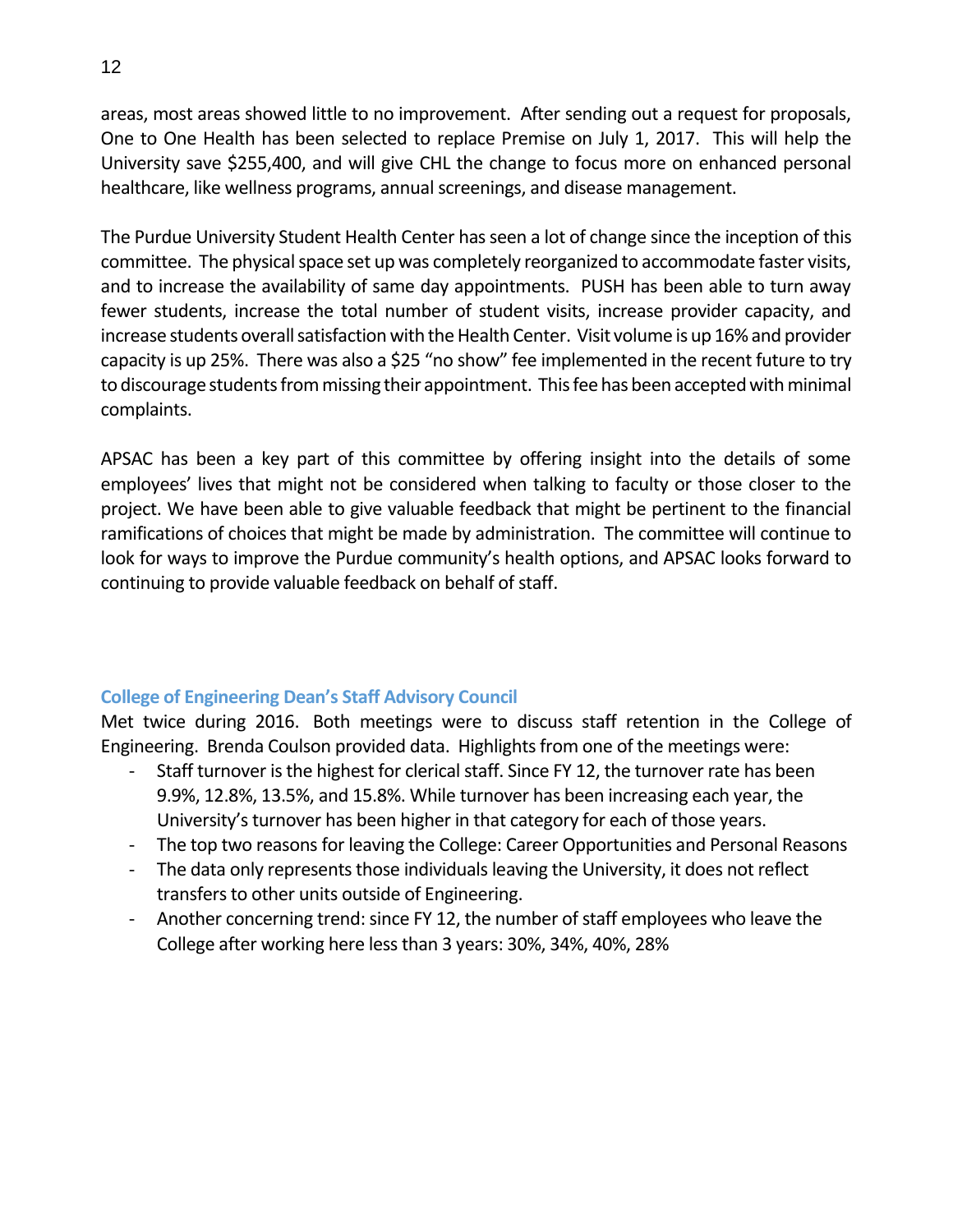The University Policies Committee met in January, June, August, October 2016 and March 2017.

#### **Procedures Reviewed**

*Procedure for Documenting Effort on Sponsored projects Operating Procedures for Gifts, Gratuities and Recognition Operating Procedures for Responding to Requests for University Records Operating Procedures for Special Merit Pay Operating Vehicles and the Driver Approval and Liability Coverage Procedures Operating Procedures for Lecturer Appointments Operating Procedures for Residence Classification of Students*

#### **Policies Reviewed**

*Gifts, Gratuities and Recognition III. B. Charitable Donations II. B. 2. Effort Reporting II. C. 1. Access to Student Education Records VIII.A.4 Use of Vehicles for University Business IV.A.1* 

New *Policy on Information Security and Privacy VII.B.8.* IT representatives provided the committee with background information. The policy combines language from three existing policies without eliminating or changing, it provides for development of an Information Security and Privacy Program, which is based on benchmarking of peers, and follows the National Institute of Standards and Technology and has been more than a year in making with input from all campuses. The committee agreed to recommend the policy to move forward.

*Terms and Conditions of Employment of Lecturers VI.F.4.* Vetting the issue of CL percentage limits would need to include getting feedback from IPFW and PNW senates and an endorsement from the University Senate.

<span id="page-12-0"></span>*Residence Classification of Students for Tuition Purposes II.D.1.* Significant updates were made to this policy including: 1) moved the specific provisions for determining residence classification into the Statement of Policy and added provisions for Students whose Parents or Legal Guardians are divorced, 2) moved language about adequate information into the Statement of Policy, 3) added responsibilities for the Dean of the College of Pharmacy and for Students, 4) merged responsibilities for deans and directors of admissions under the Office of Admissions, 5) replaced definition for Emancipated with definition for Independent, and 6) removed the procedures to a separate document.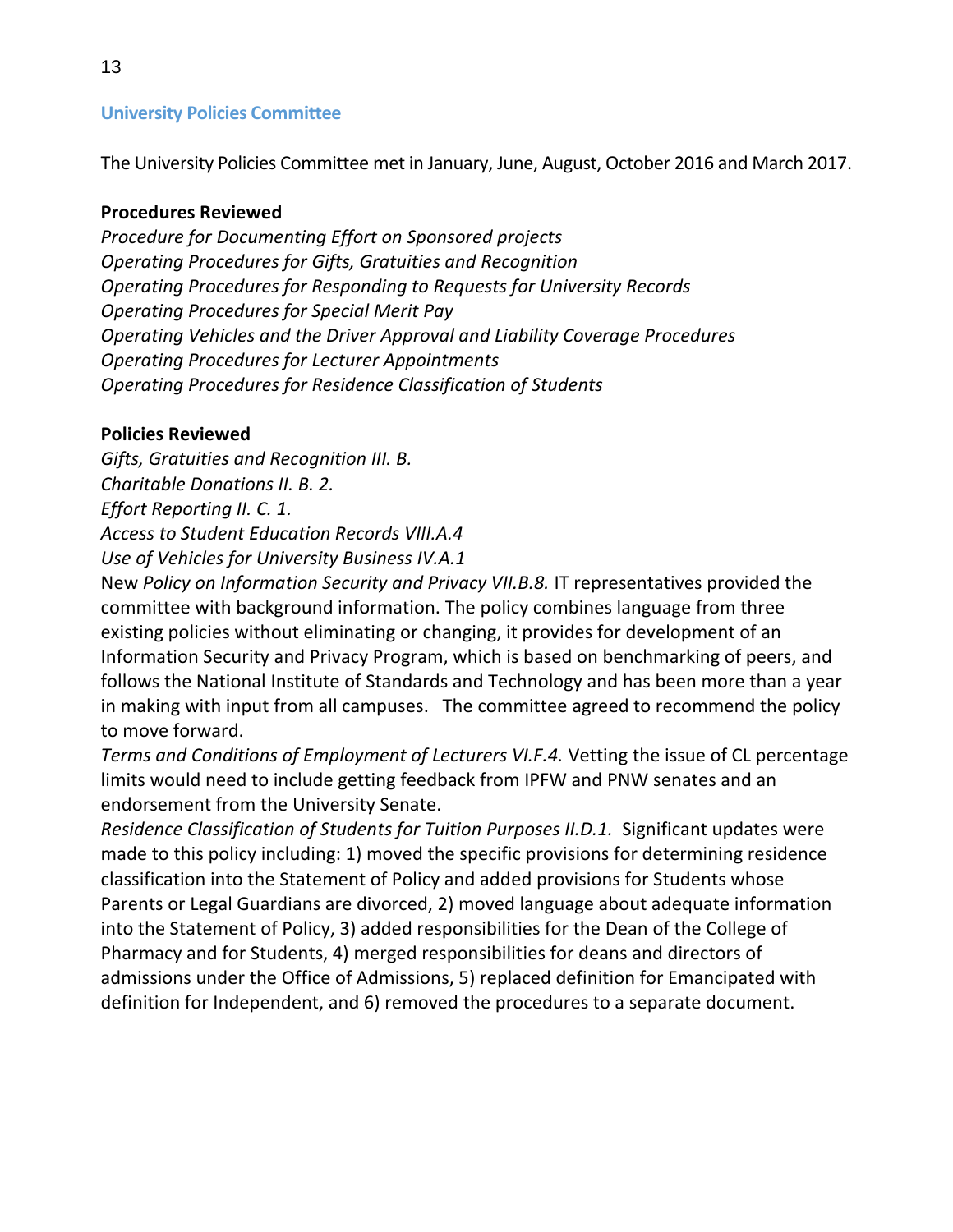APSAC Staff Responsibilities:

- Assist with general committee duties
- Assemble prize bags for bingo
- Staff bingo throughout Spring Fling

Details:

- Mary Ann Prah circulated a doodle poll for APSAC volunteers
- 10 volunteers were requested, staggered from 11pm-3pm on the day of Spring Fling
- Over two hundred prize bags were assembled
- Lenny Seidel was the bingo caller

Suggestions for Future:

 Lenny requested a 6' table with two chairs at the front of the room for the caller and assistant

## <span id="page-13-0"></span>**University Senate**

APSAC has two (non-voting) advisors to the University Senate. These two advisors, Dr. Loran Carleton Parker and Ms. Caren Archer also serve as (voting) advisors to two of the standing committees of the University Senate. These advisors serve as a conduit for communication between APSAC and the University Senate—providing reports of senate activity and discussions to APSAC and providing information to the full senate when appropriate. The above named individuals have been elected for three-year terms. In addition, the primary mechanism for interaction between APSAC and the senate is through the APSAC Chair and the APSAC Vice Chair. The Vice Chair normally attends full meetings of the senate, and the Chair normally attends the private meetings of the Senate Advisory Committee.

During the 16-17 academic year, Dr. Parker served on the Equity and Diversity Committee (a standing committee of the University Senate). During this time, Dr. Parker worked with the committee to:

- Amend Senate Resolution 15-19: Enhancing Faculty and Staff Recruitment and Retention to include non-faculty staff by
	- $\circ$  Aligning the document with the work of the Provost's Advisory Committee on Diversity [\(http://www.purdue.edu/provost/category\\_diversity/diversity-](http://www.purdue.edu/provost/category_diversity/diversity-ACD.html)[ACD.html\)](http://www.purdue.edu/provost/category_diversity/diversity-ACD.html)
	- o Suggesting amendments to the document to make it more inclusive to all university employees
- Implement Senate Resolution 15-19 to improve recruitment and retention of underrepresented minority staff by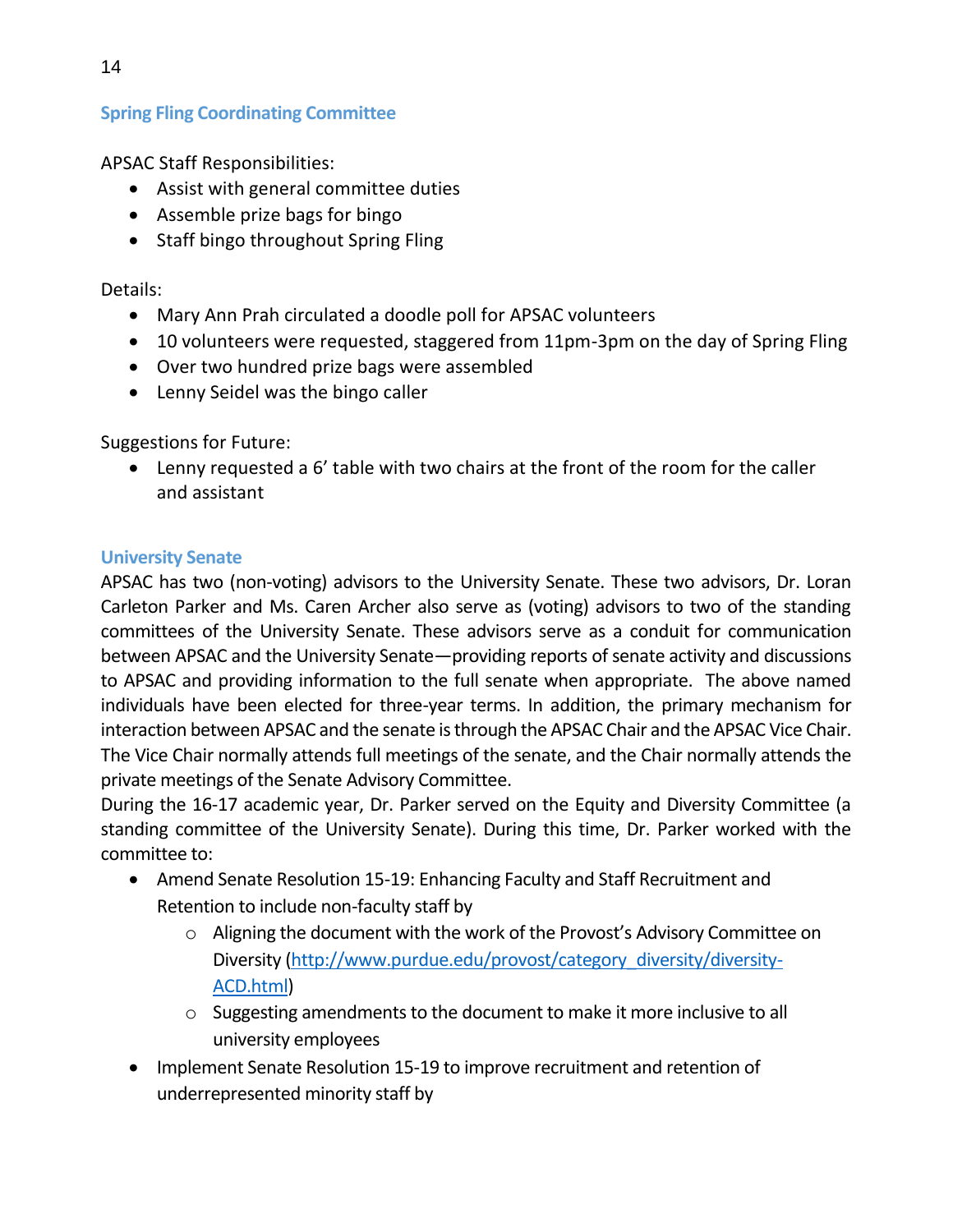- o Drafting an implementation plan for faculty and staff
- o Communicating with administrators regarding the resolution
- Communicate APSAC's perspectives on the University's actions in response to changes (and subsequently, lack of changes) to Fair Labor Standards Act rules
- Begin evaluation of educational modules developed to help students and staff apply the university's position on freedom of expression
- Begin developing a framework for evaluating the leadership of diversity and inclusion efforts at the university
- Highlight areas in which the committee's work could be more inclusive of non-faculty staff

## <span id="page-14-0"></span>**Eudoxia Girard Martin Memorial Staff Recognition Award committee**

The Eudoxia Girard Martin Memorial Staff Recognition Award is intended for fifth-level secretaries or administrative assistants with five years of continuous service on Purdue's West Lafayette campus. It is awarded to staff who accomplish their duties with a special caring and helpfulness to students, faculty and staff. Ten individuals were nominated for the award in 2016. Two members of APSAC and two of CSSAC evaluate the nominees. The winner in 2016 was Donna Bystrom. Bystrom is the administrative assistant in the School of Materials Engineering. Bystrom received the award on Dec. 8 at the Clerical and Service Staff Recognition Luncheon.

#### <span id="page-14-1"></span>**Retirement Planning Committee**

More than half of Purdue plan participants are using the target date funds. The committee appreciates how well Purdue has managed costs and assured that returns are favorable by using benchmark funds and a "watch list" method for fund replacement. For example, Dodge Cox International fund was removed from watch list after turning more favorable. Significant contact with fund managers and intentionality is working in our favor.

Purdue was ahead of its time in assuring that as a university we are minimizing our risk of litigation in terms of retirement plans. The look back is 6 years and it has now been more than 6 years since plans to consolidate funds as best practice to cut costs, decision to return all profit sharing of funds to the participants rather than the university being in a potential position of conflict of interest. Furthermore, the decision to have Fidelity management without Fidelity funds removes potential conflict of interest there as well that could spur litigation. Many universities nationwide are now asking Purdue for advice and seeking to figure out how we were successful in these endeavors. Law firms find it lucrative to find institutions who have not been proactive to find disgruntled participants where settlements reach the \$200M ballpark.

Future meetings will feature a Vanguard rep, since most available funds are Vanguard funds.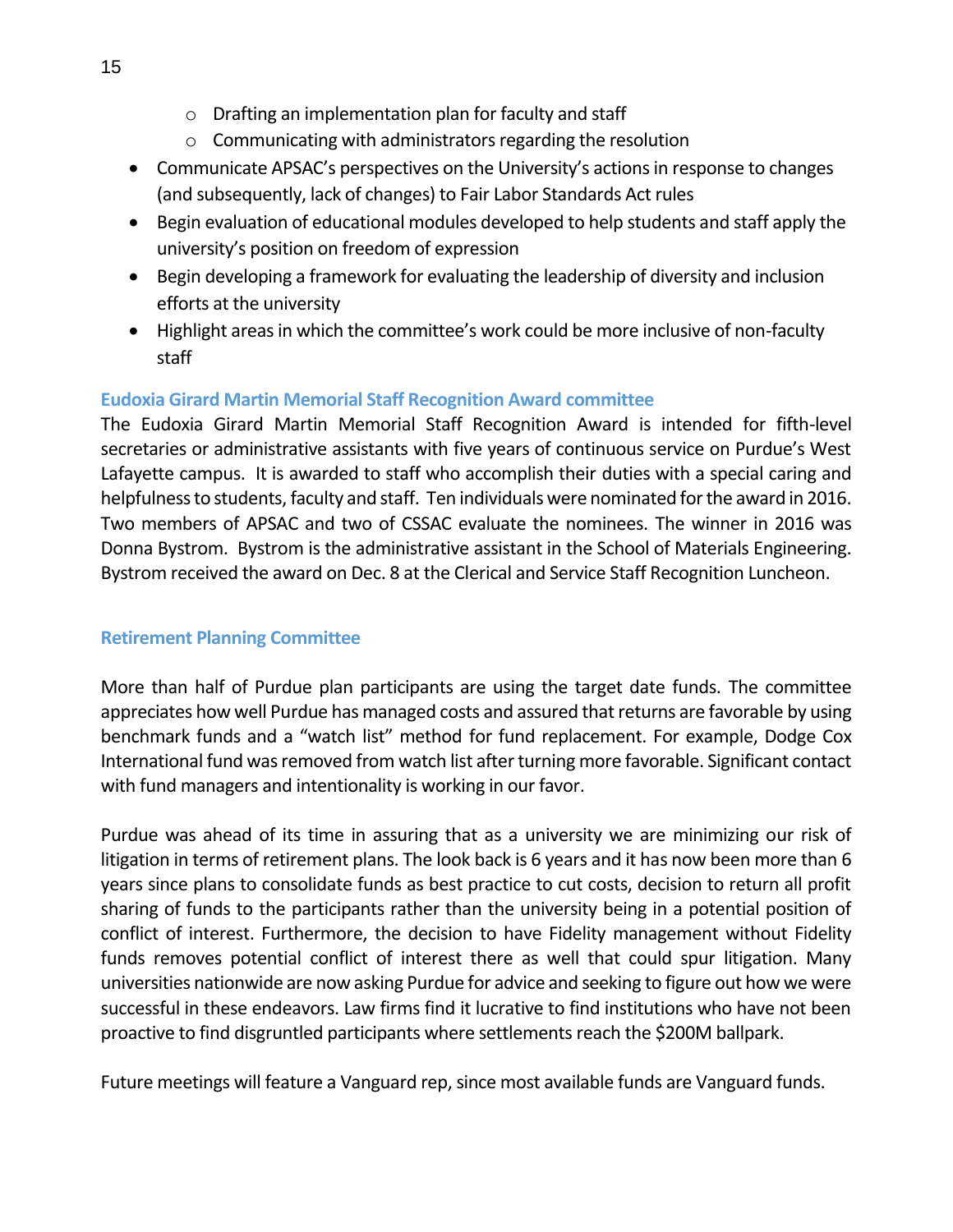#### <span id="page-15-0"></span>**Business Process Improvement Task Force**

The organizer, Chris Martin, was not responsive to emails, so it is assumed that this group did not meet in 2016. It is now assumed that the group is obsolete in light of the Business Process Reengineering effort. APSAC member Nina Robinson was selected to join the newly formed Business Process Reengineering Advisory Committee.

#### <span id="page-15-1"></span>**IT Operational Oversight Committee**

Round 9 was conducted during the 2015-2016 academic year, concluding in February 2016. Topics examined for Round 9 were:

- Electronic Portfolio
- Overwhelming E-mail Traffic
- Course Evaluation Software from Student Perspective
- Fee-Based Consulting within IT
- Windows Virtualization
- Student Point System

Round 10 is being conducted during the 2016-2017 academic year.

Topics being examined for Round 10 are:

- Web.ics
- Scanning of Historical Documents
- Student Currency
- Network Access for visitors
- HD Capabilities

#### <span id="page-15-2"></span>**Staff Memorial Committee**

Planning for the Staff Memorial service began in late March. Two CSSAC members and two APSAC members comprised the committee. Carrie Hanson obtained special funding for the event from HR. The event took place at the Black Cultural Center formal lounge on May 6, 2016. Fourteen Purdue staff members who died in the 2015 calendar year were honored. Around 40- 50 people attended the event. President Daniels provided gracious off-the-cuff remarks, and the event was a resounding success.

#### <span id="page-15-3"></span>**Staff Appeal Board for Traffic Regulations**

Meetings are held only during the academic year. Fall 2016 Semester the committee met on: September 15, October 20, November 17, December 8. Committee reviews all staff appeals for on campus traffic violations (citations from Purdue Parking).